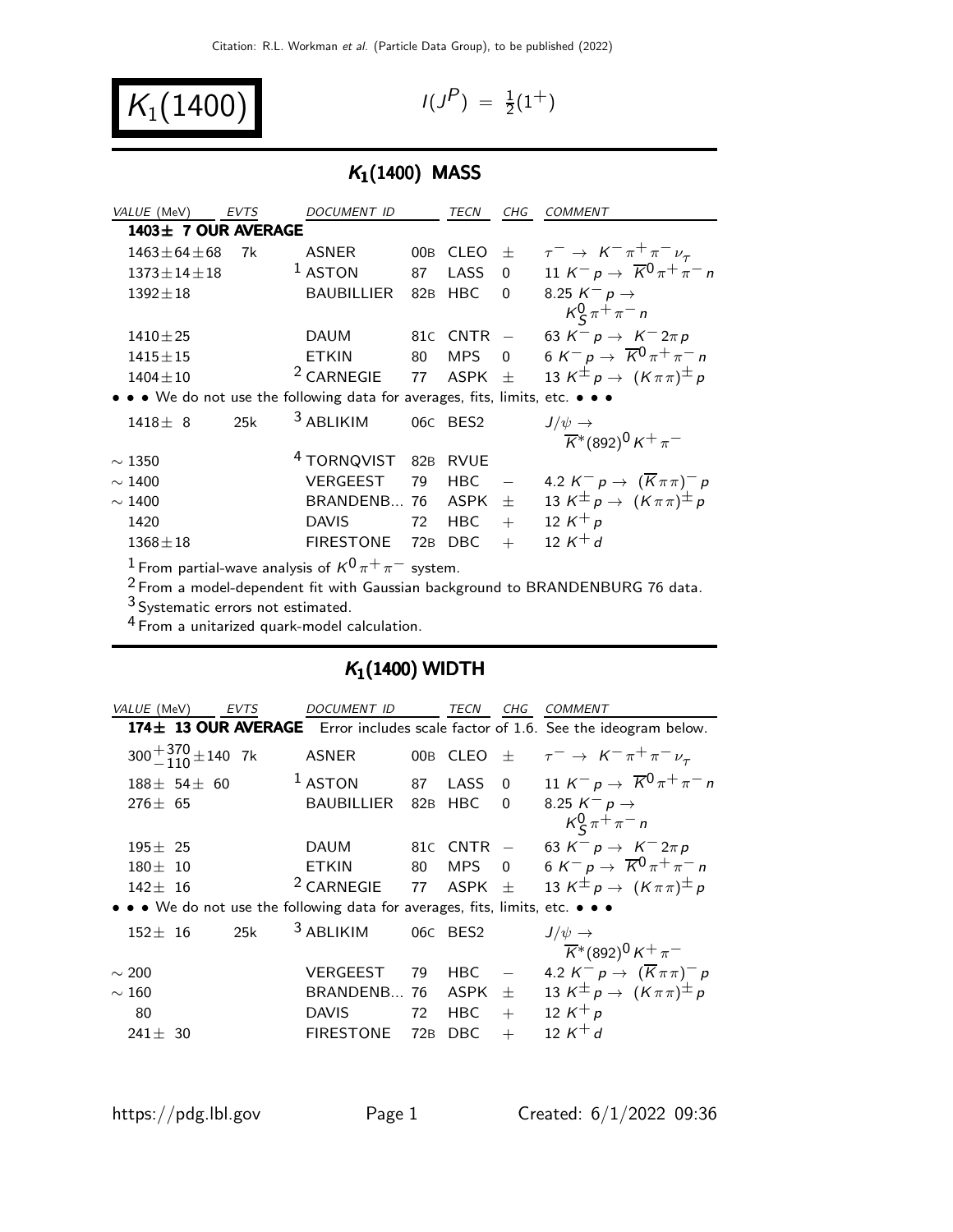

 $^1$  From partial-wave analysis of  $\kappa^0\pi^+\pi^-$  system.

 $2$  From a model-dependent fit with Gaussian background to BRANDENBURG 76 data.

3 Systematic errors not estimated.

 $K_1(1400)$  width (MeV)

#### $K_1(1400)$  DECAY MODES

|            | Mode                        | Fraction $(\Gamma_i/\Gamma)$ |
|------------|-----------------------------|------------------------------|
|            | $\Gamma_1$ $K^*(892)\pi$    | $(94 \pm 6) \%$              |
| $\Gamma_2$ | $K \rho$                    | $(3.0 \pm 3.0)$ %            |
|            | $\Gamma_3$ K $f_0(1370)$    | $(2.0 \pm 2.0)$ %            |
| $\Gamma_4$ | $K\omega$                   | $(1.0 \pm 1.0) \%$           |
|            | $\Gamma_5$ $K_0^*(1430)\pi$ | not seen                     |
|            | $\Gamma_6$ $\gamma K^0$     | seen                         |
| $\Gamma$   | $K\phi$                     | seen                         |

#### $K_1(1400)$  PARTIAL WIDTHS

| $\Gamma(K^*(892)\pi)$ |             |      |     |                                                                                      | I 1.           |
|-----------------------|-------------|------|-----|--------------------------------------------------------------------------------------|----------------|
| VALUE (MeV)           | DOCUMENT ID | TECN | CHG | COMMENT                                                                              |                |
| $117 + 10$            | CARNEGIE    |      |     | 77 ASPK $\pm$ 13 K <sup><math>\pm</math></sup> p $\rightarrow$ $(K \pi \pi)^{\pm}$ p |                |
| $\Gamma(K \rho)$      |             |      |     |                                                                                      | $\mathsf{r}_2$ |
| VALUE (MeV)           | DOCUMENT ID | TECN | CHG | COMMENT                                                                              |                |
| $2\pm1$               | CARNEGIE    |      |     | 77 ASPK $\pm$ 13 K <sup><math>\pm</math></sup> p $\rightarrow$ $(K \pi \pi)^{\pm} p$ |                |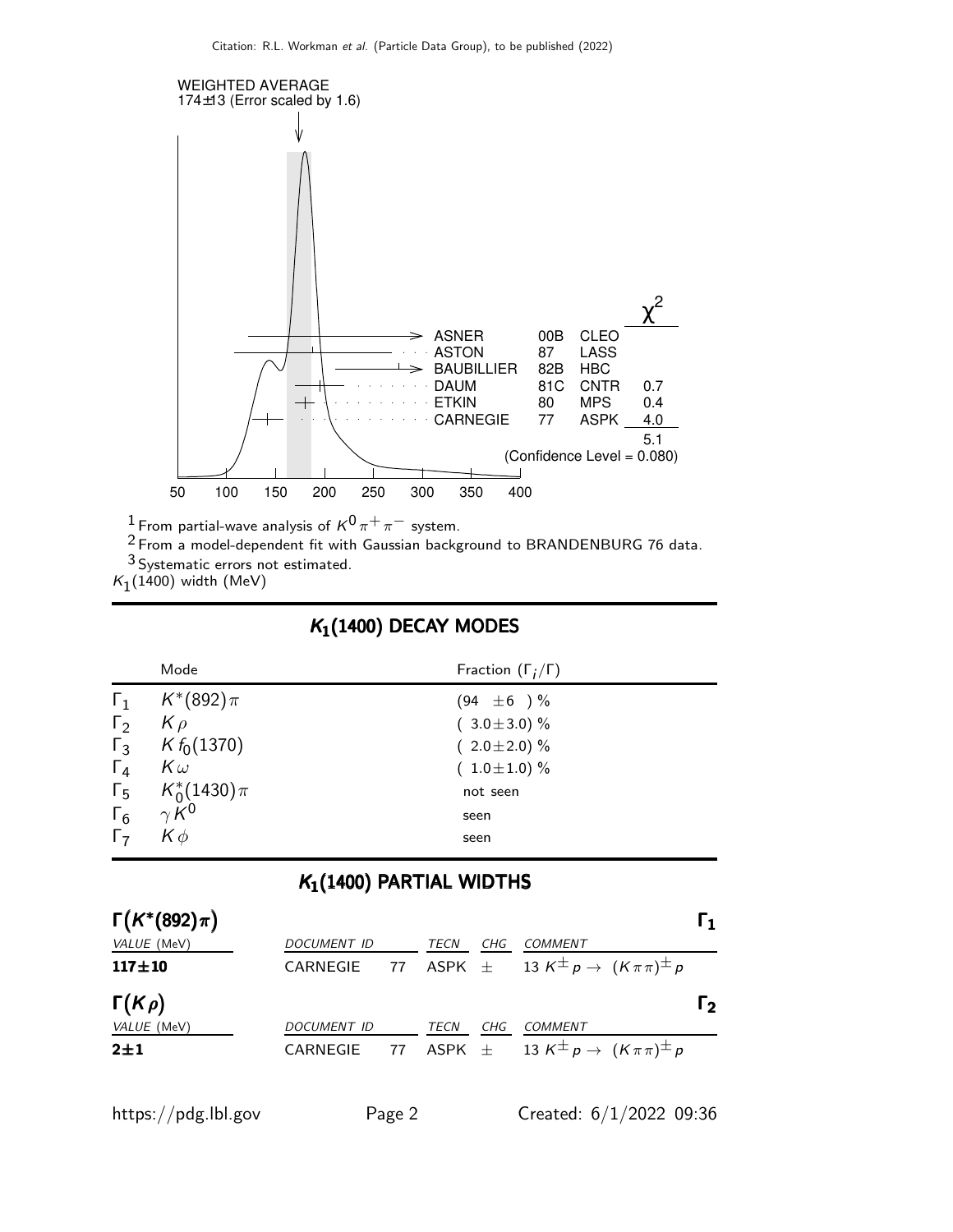| $\Gamma(K\omega)$                           |                                                             |             |                                                                                                                   | $\Gamma_4$                          |
|---------------------------------------------|-------------------------------------------------------------|-------------|-------------------------------------------------------------------------------------------------------------------|-------------------------------------|
| VALUE (MeV)                                 | DOCUMENT ID                                                 | TECN        | CHG<br>COMMENT                                                                                                    |                                     |
| $23 + 12$                                   | 77<br>CARNEGIE                                              |             | 13 $K^{\pm} p \rightarrow (K \pi \pi)^{\pm} p$<br>ASPK $\pm$                                                      |                                     |
| $\Gamma(\gamma K^0)$                        |                                                             |             |                                                                                                                   | $\mathsf{F}_6$                      |
| VALUE (keV)                                 |                                                             | DOCUMENT ID | TECN COMMENT                                                                                                      |                                     |
| $280.8 \pm 23.2 \pm 40.4$                   |                                                             |             | ALAVI-HARATI02B KTEV $K + A \rightarrow K^* + A$                                                                  |                                     |
|                                             | $K_1(1400)$ BRANCHING RATIOS                                |             |                                                                                                                   |                                     |
| $\Gamma(K^*(892)\pi)/\Gamma_{\rm total}$    |                                                             |             |                                                                                                                   | $\mathsf{\Gamma_1}/\mathsf{\Gamma}$ |
| <b>VALUE</b>                                | DOCUMENT ID TECN COMMENT                                    |             |                                                                                                                   |                                     |
| $0.94 \pm 0.06$                             | $1$ DAUM                                                    |             | 81C CNTR 63 $K^ p \rightarrow K^ 2\pi p$                                                                          |                                     |
|                                             | <sup>1</sup> Average from low and high $t$ data.            |             |                                                                                                                   |                                     |
| $\Gamma(K\rho)/\Gamma_{\rm total}$          |                                                             |             |                                                                                                                   | $\mathsf{\Gamma}_2/\mathsf{\Gamma}$ |
| <b>VALUE</b>                                | DOCUMENT ID                                                 |             | TECN COMMENT                                                                                                      |                                     |
| $0.03 \pm 0.03$                             | $1$ DAUM                                                    |             | 81C CNTR 63 $K^ p \rightarrow K^-$ 2 $\pi$ $p$                                                                    |                                     |
|                                             | <sup>1</sup> Average from low and high $t$ data.            |             |                                                                                                                   |                                     |
| $\Gamma(Kf_0(1370))/\Gamma_{\text{total}}$  |                                                             |             |                                                                                                                   | $\Gamma_3/\Gamma$                   |
| <b>VALUE</b>                                | DOCUMENT ID TECN COMMENT                                    |             |                                                                                                                   |                                     |
| $0.02 \pm 0.02$                             |                                                             |             | <sup>1</sup> DAUM 81C CNTR 63 $K^- p \rightarrow K^- 2\pi p$                                                      |                                     |
|                                             | <sup>1</sup> Average from low and high $t$ data.            |             |                                                                                                                   |                                     |
| $\Gamma(K\omega)/\Gamma_{\rm total}$        |                                                             |             |                                                                                                                   | $\Gamma_4/\Gamma$                   |
| VALUE                                       | DOCUMENT ID                                                 |             | TECN COMMENT                                                                                                      |                                     |
| $0.01 \pm 0.01$                             | $1$ DAUM                                                    |             | 81C CNTR 63 $K^ p \rightarrow K^ 2\pi p$                                                                          |                                     |
|                                             | <sup>1</sup> Average from low and high $t$ data.            |             |                                                                                                                   |                                     |
| $\Gamma(K\phi)/\Gamma_{\rm total}$          |                                                             |             |                                                                                                                   | Г $_{\rm 7}/$ Г                     |
| <b>VALUE</b>                                | EVTS                                                        | DOCUMENT ID | TECN<br>COMMENT                                                                                                   |                                     |
| seen                                        | 24k                                                         |             | <sup>1</sup> AAIJ 21E LHCB $B^+ \rightarrow J/\psi \phi K^+$                                                      |                                     |
|                                             |                                                             |             | $^{-1}$ From an amplitude analysis of the decay $B^+ \to \ J/\psi \phi K^+$ with a significance of 9.2 $\sigma$ . |                                     |
| $\Gamma(K_0^*(1430)\pi)/\Gamma_{\rm total}$ |                                                             |             |                                                                                                                   | $\Gamma_5/\Gamma$                   |
| <i><b>VALUE</b></i>                         | DOCUMENT ID TECN COMMENT                                    |             |                                                                                                                   |                                     |
| not seen                                    | $1$ DAUM                                                    |             | 81C CNTR 63 $K^- p \to K^- 2\pi p$                                                                                |                                     |
|                                             | $1$ Average from low and high $t$ data.                     |             |                                                                                                                   |                                     |
|                                             | D-wave/S-wave RATIO FOR $K_1(1400) \rightarrow K^*(892)\pi$ |             |                                                                                                                   |                                     |
| VALUE                                       | DOCUMENT ID TECN COMMENT                                    |             |                                                                                                                   |                                     |
| $0.04 \pm 0.01$                             | $1$ DAUM                                                    |             | 81C CNTR 63 $K^ p\rightarrow$ $K^ 2\pi$ $p$                                                                       |                                     |
|                                             |                                                             |             |                                                                                                                   |                                     |